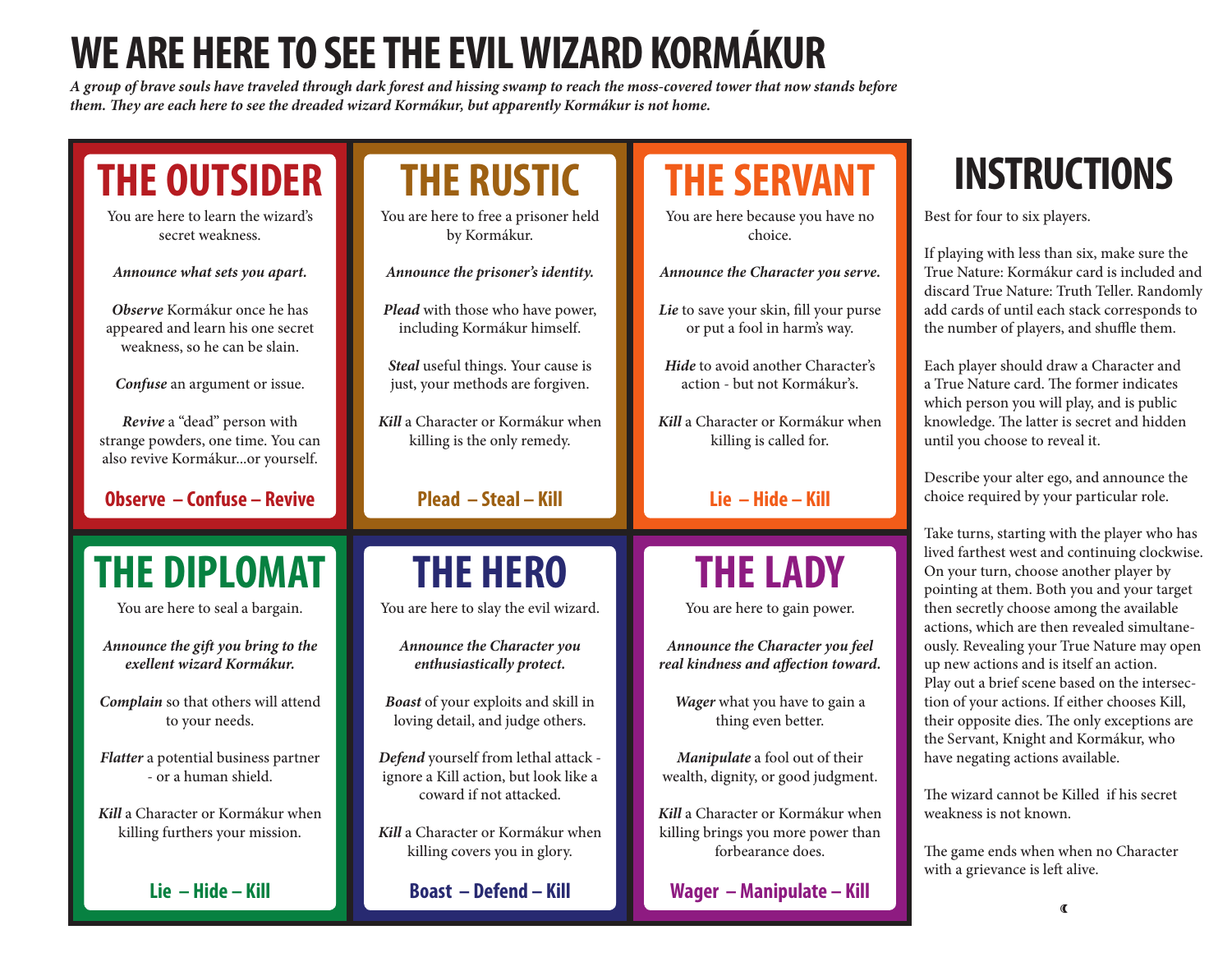#### **MINION**

You secretly serve the wizard.

*Keep it secret until the time is right.*

In addition to Character actions, once you reveal your True Nature you may then also:

*Hate* Kormákur, or his enemies, but definitely hate yourself.

*Sacrifice* at any time - even out of turn - to take the fate of another upon yourself.

**Reveal – Hate – Sacrifice**

#### **KORMÁKUR**

You are the wizard in disguise.

*Keep it secret until the time is right.*

In addition to Character actions, once you reveal your True Nature you may then also:

*Reciprocate* any action, doing to them what they do to you.

*Destroy* a person, and ignore their action. Use this only once.

**Reveal –Reciprocate – Destroy**

#### **GIFTED**

You have the Gift of True Sight.

*Keep it secret until the time is right.*

In addition to Character actions, once you reveal your True Nature you may then also:

*True Sight* forces a Character to reveal their True Nature. The Gift is fickle, use one time only.

*Sacrifice* at any time to take the fate of another upon yourself.

**Reveal – True Sight – Sacrifice**

#### **PLAIN DEALER**

You are exactly what you appear to be and nothing more or less.

*Don't show anyone this card.*



#### **LOVER**

You secretly love Kormákur.

#### *Keep it secret until the time is right.*

In addition to Character actions, once you reveal your True Nature you may then also:

*Adore* your true love, against the laws of decency and good sense.

*Sacrifice* at any time - even out of turn - to take the fate of another upon yourself.

**Reveal – Adore – Sacrifice**

#### **TRUTH TELLER**

You are exactly what you appear to be and nothing more or less.

*Don't show anyone this card.*



#### **EXAMPLE**

Matthijs, Chris and I are playing. Three is really too few, but let's roll with it for simplicity's sake.

- My cards: Outsider and Minion.
- Matthijs' cards: Knight and Lover.
- • Chris' cards: Lady and Kormákur.

Matthijs has already outed the Knight as Kormákur's lover. He frames his desire to kill the wizard as a spurned love type deal. It's my turn.

My guy is a raggedy highwayman and outlaw. I point to Matthijs, who I suspect is up to no good. I give him a mnute to choose a move, then we reveal.

I could choose to Confuse, but instead I decide to Reveal my role as Minion instead. Matthijs, equally suspicious of my guy, chooses to Kill the Outsider.

This works out great - we play out a little scene in which I boast about my master and his power, hinting that I am his new lover, and the Knight immediately cuts me down in a jealous rage.

Chris is next and has a weird gleam in his eye. He knows I'm his Minion, so he points to me. He chooses Reveal and I choose Revive on myself! The master drops his feminine glamour and I take a little narrative liberty and describe his magical touch reviving me.

The Knight is in trouble! But it *is* his turn...

WE ARE HERE TO SEE THE EVIL WIZARD KORMÁKUR, PAGE 2 of 4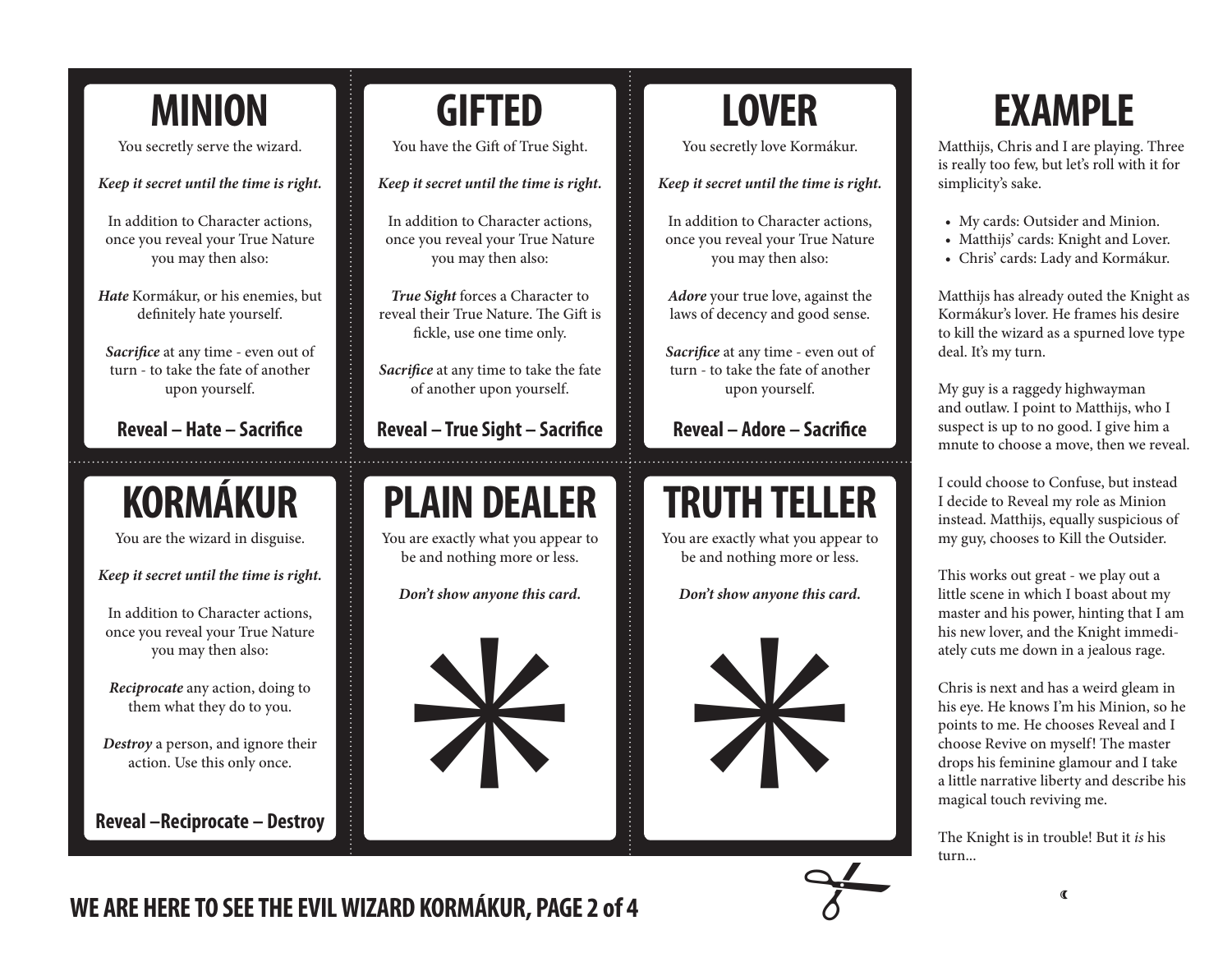## **CARD BACKS**

I'd cut these out as a unit, then do the same for the content side, and glue them to opposite sides of cardstock or old file folders. Then cut them out individually from the bloc of six. I use 3M Super 77 spray mount and it works great, but any old glue will do.

 $\mathbf{\mathcal{L}}$ 



**WE ARE HERE TO SEE THE EVIL WIZARD KORMÁKUR, PAGE 3 of 4**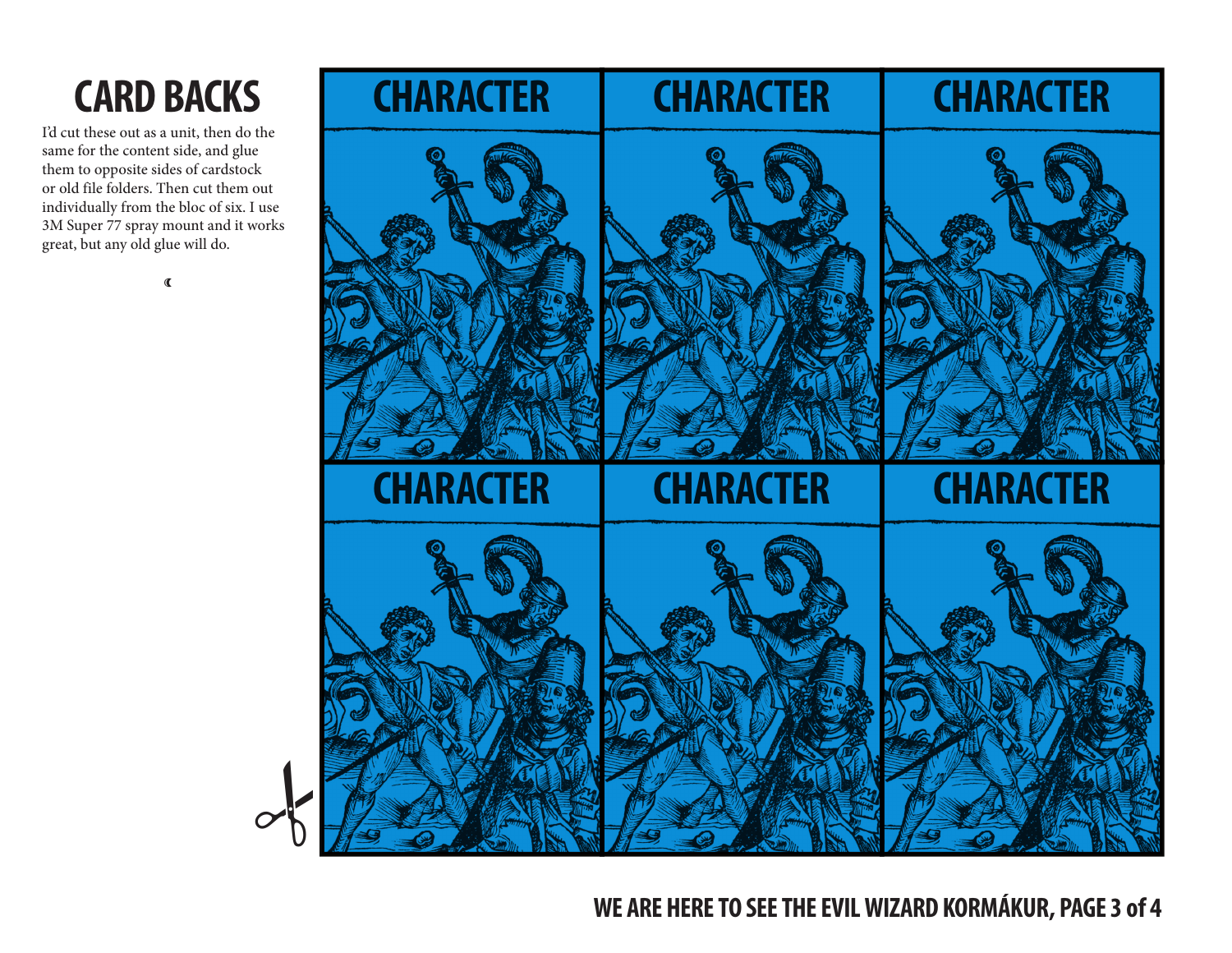#### **CREDITS**

This game was written by me, Jason Morningstar, *jason@bullypulpitgames. com*. If you play it let me know!

*We Are Here To See The Evil Wizard Kormákur* is part of a game-sharing exercise thought up by Robert Early-Clark. Robert sent me a box of weird stuff from New Orleans and told me to make a game inspired by it. This is the result. I hope you enjoy it.

Thanks to Matthijs Holter.

The art is from the 1493 Nuremburg Chronicle, by Hartmann Schedel. Look at that dude's guts hanging out!

This game is copyright 2010 by Jason Morningstar. This version of the text is known as "We Are Here To See The Evil Wizard Kormákur version 1.0". It is licensed under a Creative Commons Attribution-Noncommercial-ShareAlike 3.0 License. To view a copy of the license, visit: *http://creativecommons. org/licenses/.*

 $\mathbf{\mathcal{L}}$ 

#

**TRUE NATURE TRUE NATURE TRUE NATURE TRUE NATURE TRUE NATURE TRUE NATURE**

#### **WE ARE HERE TO SEE THE EVIL WIZARD KORMÁKUR, PAGE 4 of 4**